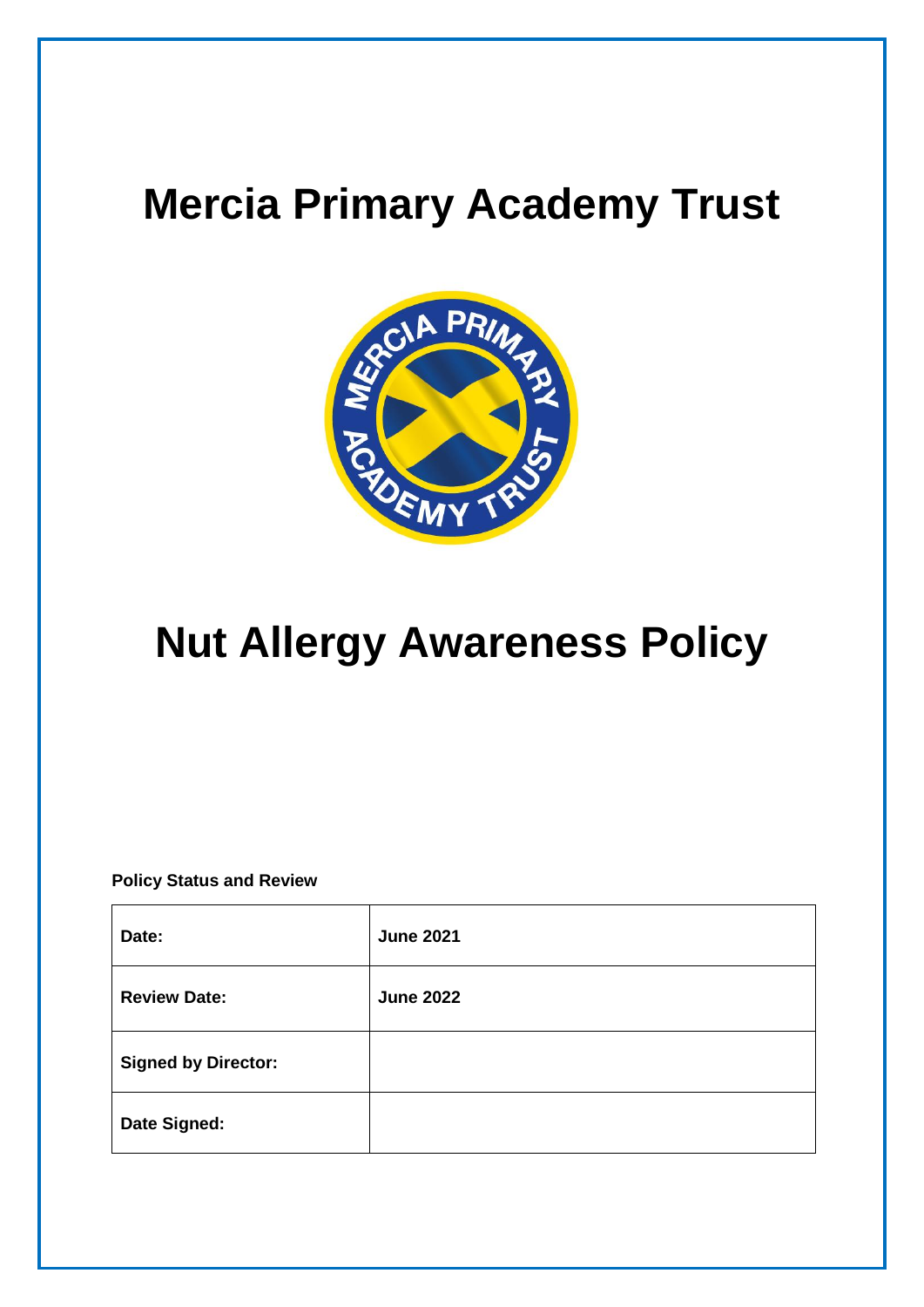This policy is being introduced as we have children in school with nut allergies. **Purpose** 

- The purpose of this policy is to
- Raise awareness about allergies to all our school community
- Ensure we provide a safe learning environment for all
- Give assurance to those children/families with severe allergies that we take the management of these seriously.

#### **Aim**

We are **not** a nut-free school but we aim to be as nut-free as we can. It is impossible to provide an absolute guarantee that no nuts will be brought onto the premises but we will strive to minimise this as much as we can.

#### **Management**

We ask that all members of the school community manage the day to day application of this policy in the following ways:

- Parents and carers are requested **NOT** to send food to school that contains nuts. This includes all types of nuts, peanut butter, Nutella, cereal/chocolate bars and any other food containing nuts.
- Staff will be alert to any **obvious** signs of nuts being brought in, but they will not inspect all food brought into school.
- Children that **DO** bring in food that obviously contains nuts will be asked **NOT** to eat that food and take it home to be consumed there.
- If children bring in food that contain nut products, they will be asked to eat that food away from any child with a nut allergy and to wash their hands before going out to play.
- If any actual nuts are found, they will be bagged up and sent home and this child will be asked to eat lunch away from other children and wash their hands before going out to play.
- Children will be asked **NOT** to share food.
- Children will be encouraged to wash hands before and after eating.
- The majority of staff are trained in understanding and dealing with Anaphylaxis (severe allergic reactions) and will use this training as the need arises.
- The school dinner providers will ensure all cooked food is nut-free.

### **Promotion**

The policy will be promoted by:

- A copy of this policy will be made available to all parents and carers.
- Staff being informed and provided with training opportunities.
- Children being informed via teachers and support staff.
- Publication of this policy on the school website.
- Issue of the policy in the new admission packs.